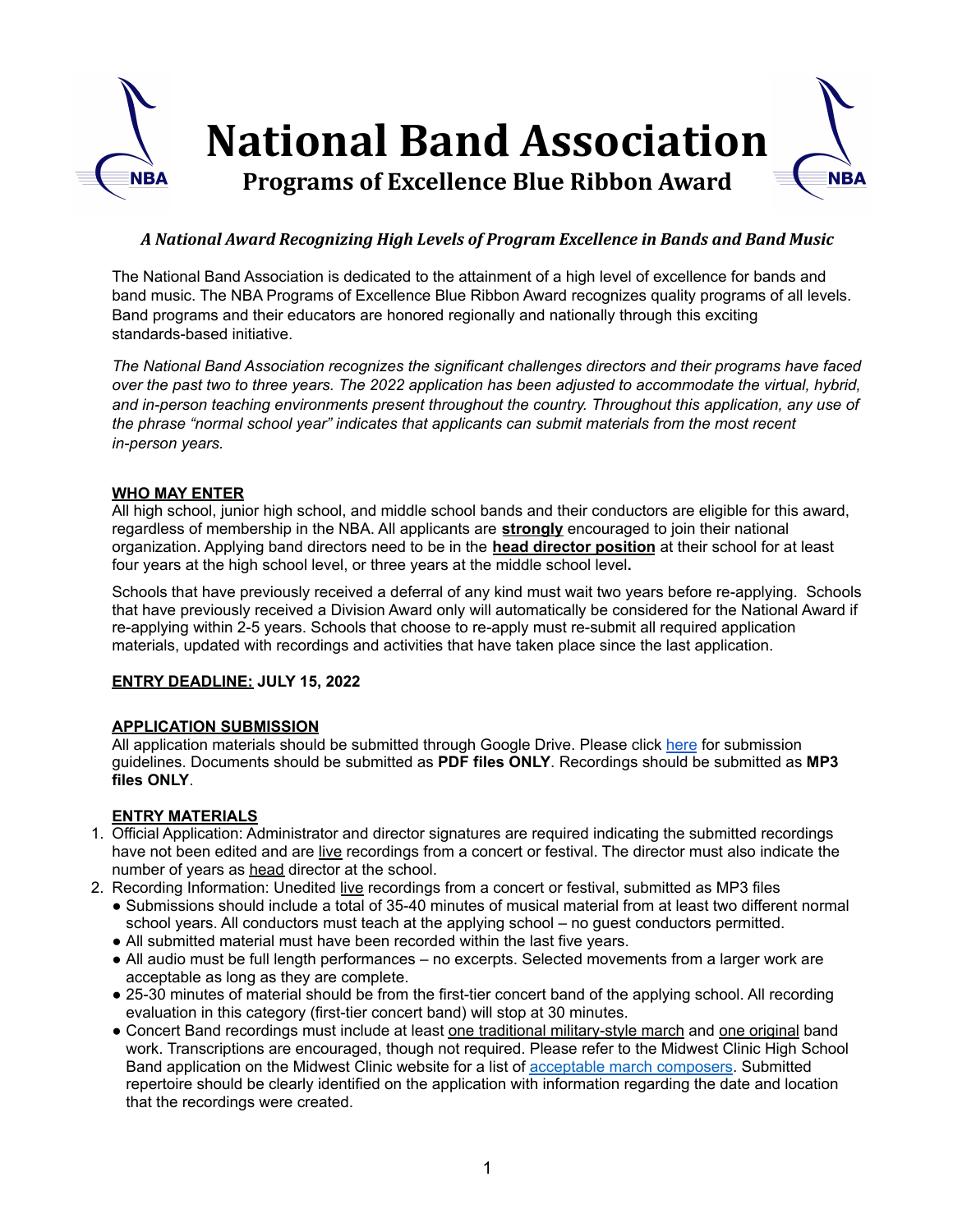- The remaining 10-15 minutes should contain one or more of the following ensembles in the band program: marching band, jazz ensemble, chamber, or percussion groups. It should not, however, include recordings of pep band, winter guard, or a lower concert band within the program. This additional ensemble recording is required of both middle school and high school band applications.
- 3. Provide a list of recent honors and achievements received by the ensemble and director in the last four normal years, compiled by year starting with the most recent. (2022-21, 2021-20, etc.)
- 4. Provide five entire concert programs, with at least one program from each of the past three normal years, that demonstrate the breadth and depth of your band program. This should include a variety of home concerts as well as regional, and/or national performances. You may wish to include prominent guest conductors, guest soloists, commissioned works, etc. Assessment programs should not be included. Programs can include jazz, chamber, and percussion groups as well, but at least three of the programs should include concert band performances. The date and year of each program must be included.
- 5. Provide rating forms from concert band festivals, including copies of adjudicator sheets, from each of the last three normal school years. Make sure the date and year are included on the forms. If no ratings were given at the festival, include all comment sheets. If comments are digital only (no written sheets), then please submit digital files.
- 6. Provide a comprehensive repertoire list, compiled by year, of all works performed in the school's band program for the previous two normal school years. This should include all concert, jazz and marching repertoire, listed by ensemble.
- 7. Provide a report on the number of students accepted by audition into Honor Band/Orchestras on the District/Region and State levels in the past three normal school years available, compiled by year. Include details of how students are selected for this honor in your Region and/or State, including the number of schools that participate.
- 8. Provide a report of Solo/Ensemble participants with ratings from each of the past three normal school years, compiled by year. A data chart/spreadsheet with student name, instrument, grade of solo/ensemble piece (if applicable in your state) and rating should be included.
- 9. Provide reference names and contact information for three ensemble directors, evaluators, or adjudicators who will remember a performance of your band during the last three normal years. Please include name, title, address, phone number and email address.
- 10. **High School:** Provide a brief report of former students who continue to perform after graduation in college ensembles, major in music, and/or perform with community ensembles (bands, orchestras, jazz/dance bands, etc.) for the last four normal years. Please compile by year. List student names and their school and/or musical activity.

**Middle School/Junior High School:** Provide a brief report on program retention from MS/JHS Band into high school band over the last four normal years, which states the number of students who continue on to the high school program. Please compile by year.

- 11. Provide a professional, high-resolution, staged photo of the top concert band in their formal attire.
- 12. Provide the name and address of the following school administrators: superintendent, principal, and district music supervisor (if not applicable, please list appropriate supervisor).
- 13. Submit an application fee of \$100. Payment must be submitted by check made payable to "National Band Association" to the following address: NBA Office Administrator, P.O. Box 2683, Champaign, IL 61825. The application fee must be received within one week of the application deadline, July 15.
- 14. Submit the "Classroom Learning Situation" form to help the committee understand your environment for the past three years.

# **PLEASE NOTE: DIRECTORS MUST SUBMIT THE "MISSING ITEMS FORM" FOR ANY REQUIRED ITEMS MISSING FROM THE APPLICATION.**

- **Missing items will strongly impact the viability of the application.**
- **Missing items not explained in the application will disqualify the entire application from consideration.**